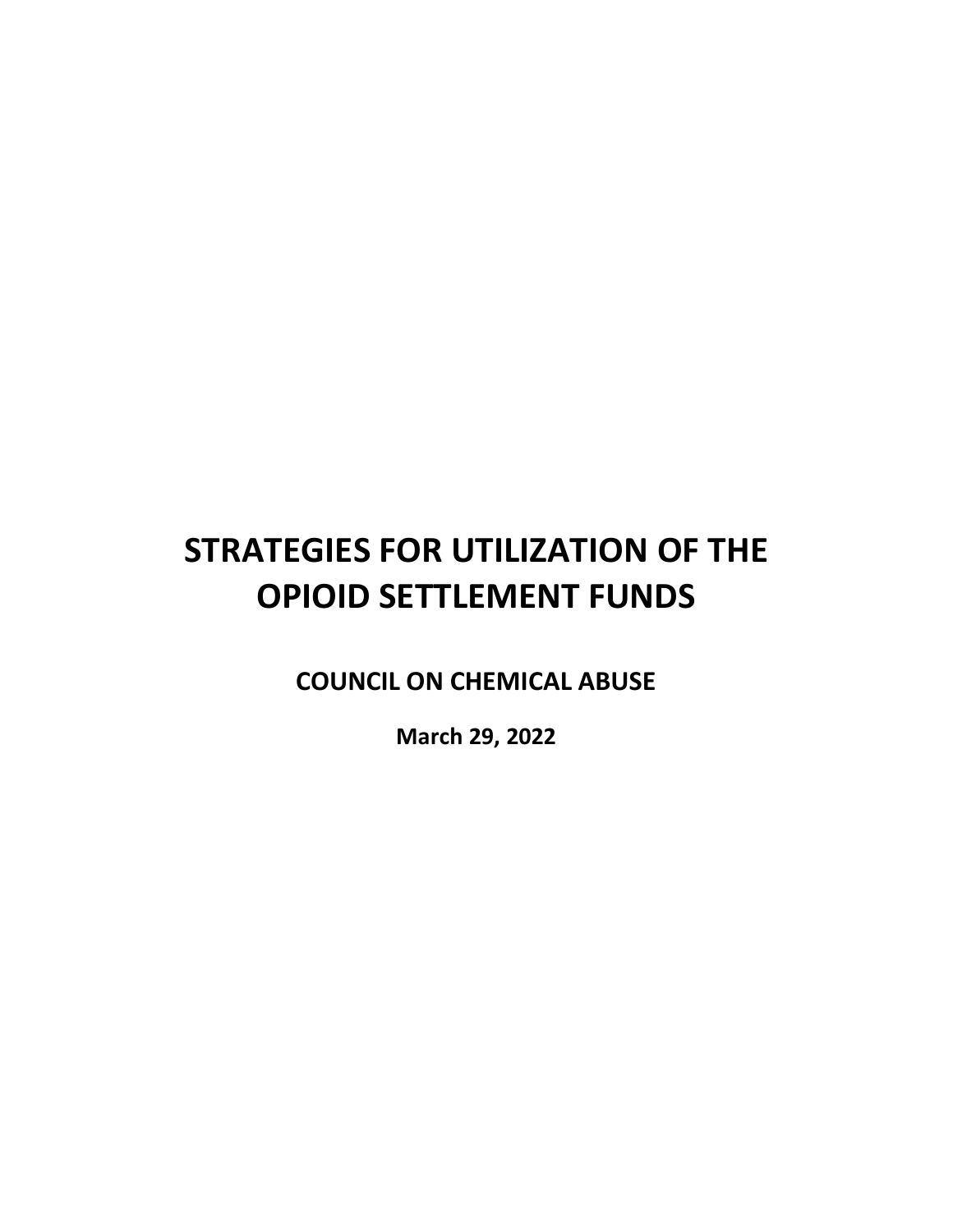# **Guiding Principles for Use of the Opioid Settlement Funds**

- 1. Apply the Opioid Settlement Funds to address detrimental effects of the opioid/overdose crisis currently experienced in Berks County and to help protect the community from such negative effects in the future.
- 2. Provide services related to Opioid Use Disorders (OUD) and co-occurring substance use disorder (SUD) and Mental Health (MH) conditions to all communities and residents in Berks County with respect, dignity and equity while supporting culturally appropriate services and programs.
- 3. Whenever possible, use existing resources in order that Opioid Settlement funds can be directed to addressing gaps in services and maintaining and enhancing established programs and activities.
- 4. Support additional services which compliment and/or enhance existing programs while avoiding unnecessary duplication of effort.
- 5. Provide sustainability for proven and effective services for expiring grant programs.
- 6. Collaborate with community organizations to develop, implement and sustain services to the community.
- 7. Use SOS Berks Opioid Coalition as an advisory body for input and feedback regarding projects supported through Opioid Settlement Funds.

The following plan has been developed to identify best practices for the delivery of OUD and co-occurring SUD/MH prevention, intervention, treatment and recovery support services to the people of Berks County.

While this plan is comprehensive, it is by no means all-inclusive of all potential approaches. It is expected that this document will be updated regularly to identify and incorporate other proven effective strategies that comply with the approved remedial uses outlined in the opioid settlement.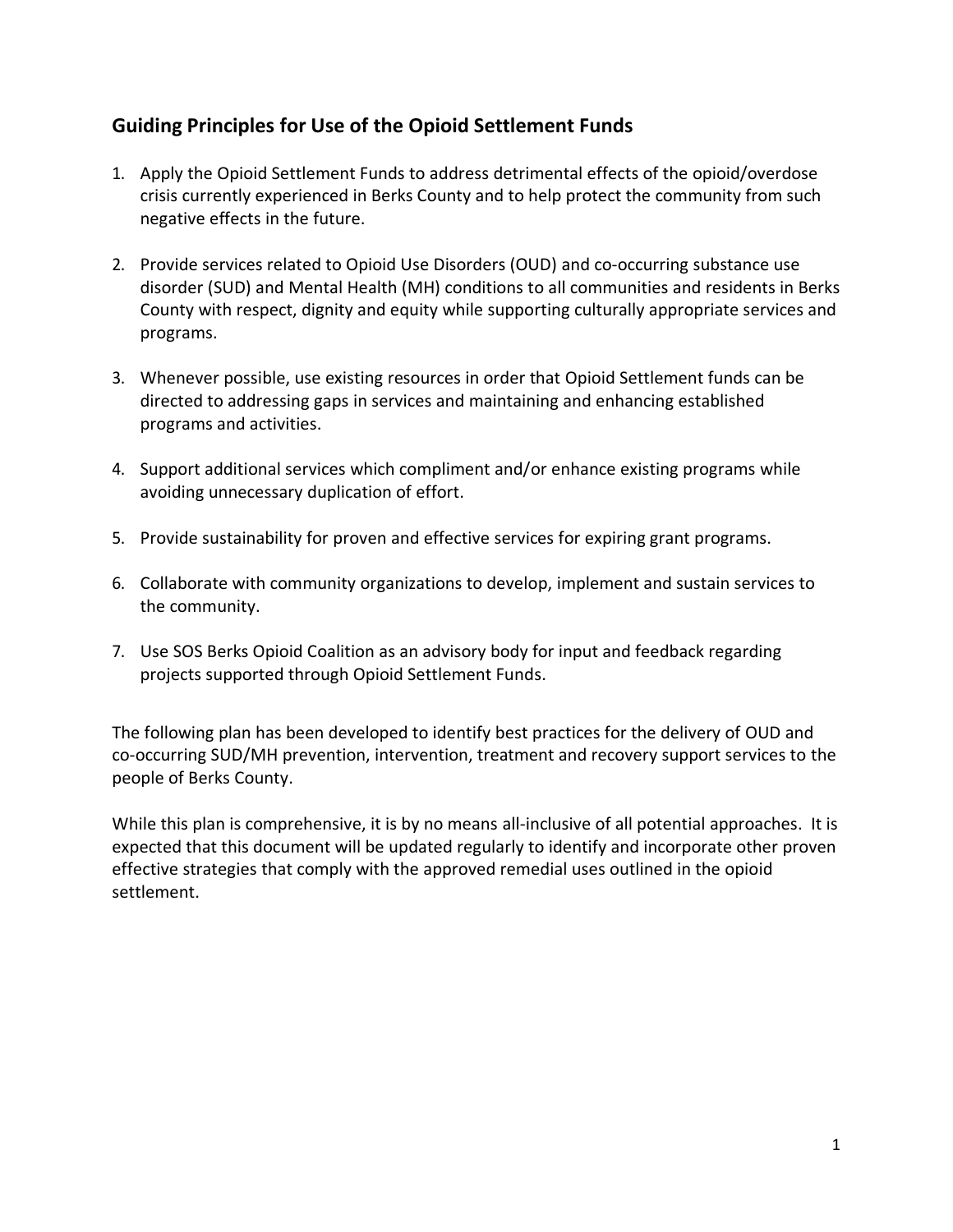# **PART ONE: TREATMENT**

# **A. TREAT OPIOID USE DISORDER**

### Continue to:

- 1. Support the full continuum of evidence-based services that adhere to the American Society of Addiction Medicine ("ASAM") continuum of care.
- 2. Require the use of evidence-supported treatment models to effectively address OUD and co-occurring SUD/MH conditions.
- 3. Assure trauma-informed treatment is available for individuals with OUD and cooccurring SUD/MH conditions.

#### Expand:

- 1. Availability of treatment for OUD and co-occurring SUD/MH conditions, including all forms of FDA approved Medication-Assisted Treatment ("MAT") as appropriate and feasible.
- 2. Telehealth opportunities to increase access to treatment as part of the continuum of treatment.

#### Establish:

1. Training regarding MAT for health care providers, first responders, law enforcement, court personnel, human service professionals and the community.

# **B. SUPPORT PEOPLE IN TREATMENT AND RECOVERY**

### Continue to:

- 1. Assure the availability of OUD and co-occurring SUD/MH treatment and recovery support services for Berks County residents.
- 2. Continue and enhance telehealth capabilities to increase access recovery support services.
- 3. Support Department of Drug and Alcohol Programs (DDAP) licensed recovery housing services in Berks County.
- 4. Provide SUD peer-to-peer recovery support and case management services to individuals during and following involvement with treatment.

#### Expand:

- 1. SUD peer-to-peer recovery support and case management services to individuals during and following involvement with treatment.
- 2. Transportation opportunities to treatment centers and recovery focused activities.
- 3. The establishment of college recovery programs.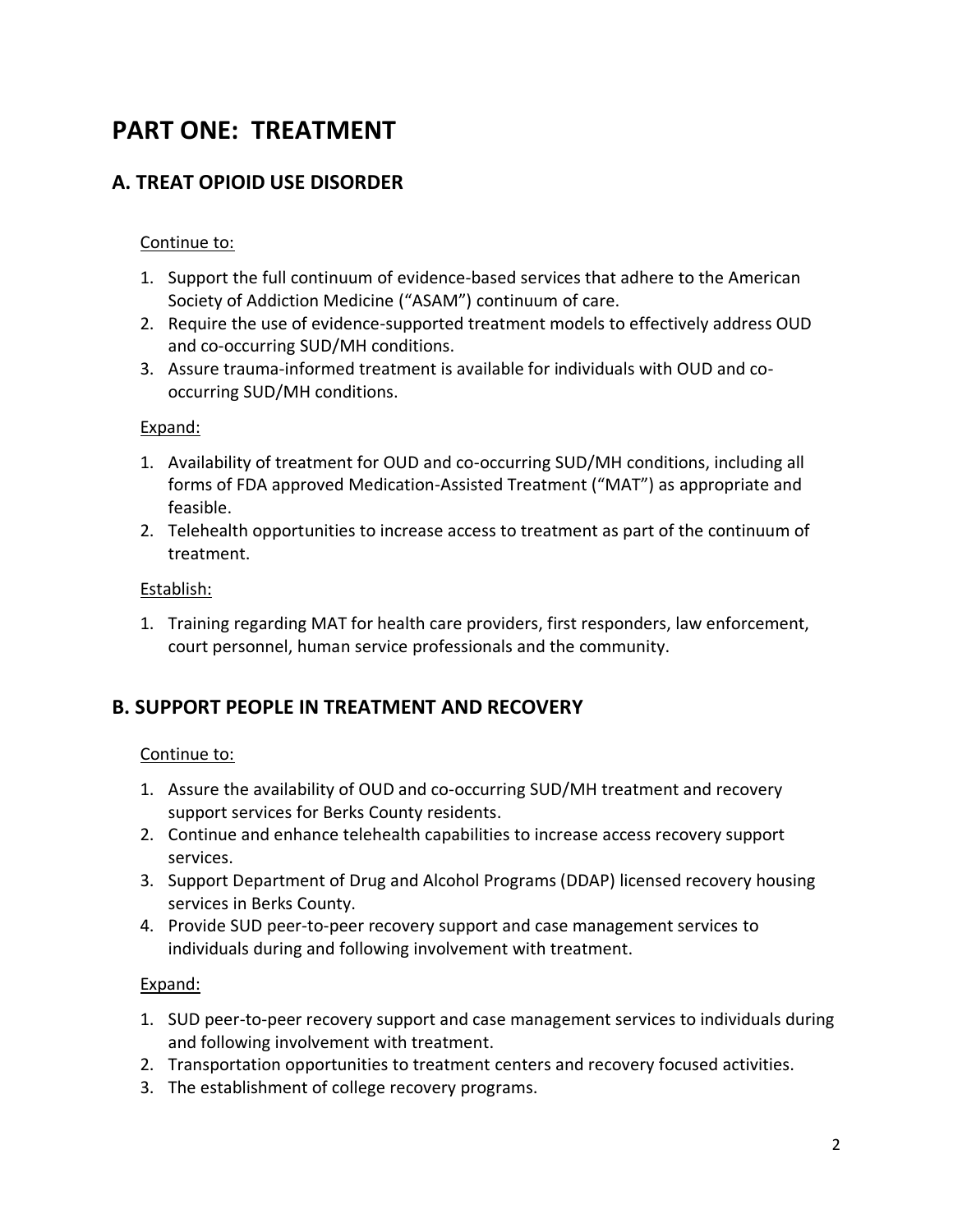# Establish:

- 1. Linkages for those in treatment and/or recovery with existing services in the community including transportation, education, job placement, job training, legal aid or childcare.
- 2. Linkages to housing, including supportive housing, recovery housing, housing assistance programs and offer training for housing providers regarding OUD and co-occurring SUD/MH conditions.
- 3. Training regarding OUD and co-occurring SUD/MH conditions to area healthcare, education, criminal justice, law enforcement, social service and educational personnel.
- 4. Opportunities for non-profits, public agencies, faith-based communities, community coalitions and businesses as partners/collaborators to support individuals in treatment and recovery as well as family members.
- 5. A recovery high school in Berks County.

# **C. CONNECT PEOPLE WHO NEED HELP TO APPROPRIATE SERVICES**

# Continue to:

1. Support current warm hand-off services to transition emergency room patients suffering from an OUD or co-occurring SUD/MH conditions to treatment and recovery services.

# Expand:

- 1. Certified Recovery Support Specialists services to provide peer-to-peer services in the community as well as at detoxification facilities, treatment centers, recovery support centers and recovery housing.
- 2. Programs that address OUD/SUD issues in the workplace.
- 3. The ongoing measurements of substance use by clients of Berks County health care, social service, and criminal justice settings. Multiple means of measurements should be utilized including but not limited to drug testing and other evidence-supported instruments or protocols.
- 4. Local centralized call center that addresses substance related emergency calls and provides direction and assistance for individuals seeking access to OUD and co-occurring SUD/MH appropriate treatment and recovery

# Establish:

- 1. Support programs at the local hospitals that transition persons who have experienced an opioid overdose or have an OUD or co-occurring SUD/MH conditions, into clinically appropriate follow-up.
- 2. A crisis stabilization center/drop-in center as an alternative to hospital emergency departments which provide supportive services and appropriate interventions including screening, assessment and referral for OUD and co-occurring SUD/MH conditions treatment as appropriate.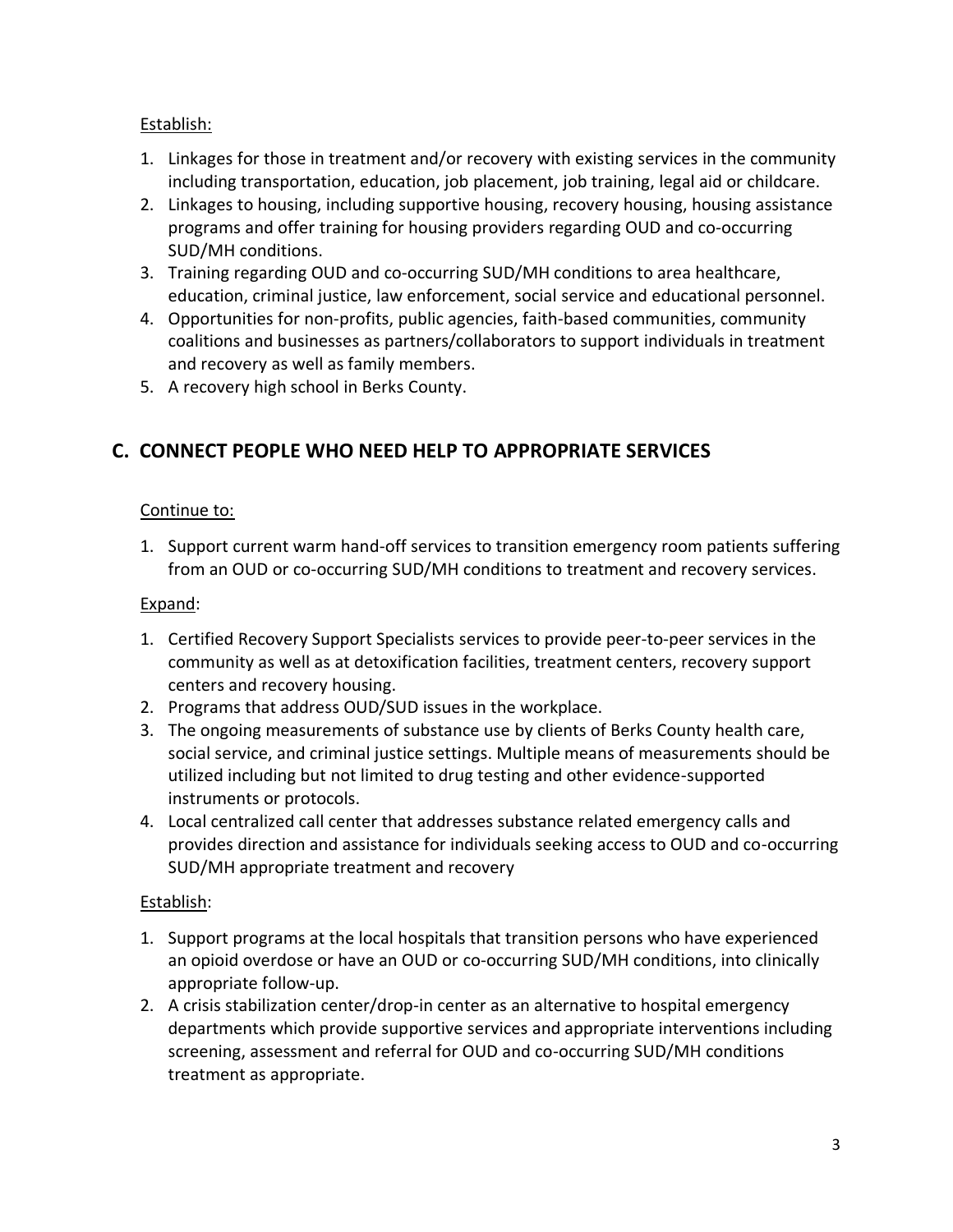- 3. Opportunities for non-profits, faith-based communities, community coalitions and local businesses as partners/collaborators to support OUD and co-occurring SUD/MH outreach for treatment programs.
- 4. A means to support training and implementation of SBIRT (Screening, Brief Intervention and Referral for Treatment) Screening with healthcare providers, criminal justice agencies, colleges and schools.
- 5. Training to healthcare professionals, social services agencies and criminal justice personnel on how to connect individuals suffering from an SUD or co-occurring SUD/MH conditions to appropriate services.
- 6. Supplemental SAP services to provide an outlet for parents to engage with help to seek immediate treatment and support services for their child.
- 7. Supports for children and family members suffering trauma because of addiction and/or overdose in the family.

# **D. ADDRESS THE NEEDS OF CRIMINAL JUSTICE-INVOLVED PERSONS**

# Continue to:

- 1. Offer evidence-supported treatment, including MAT, for those incarcerated at the Berks County Correctional Facility or returning to the community.
- 2. Provide evidence-supported treatment, including MAT, and recovery support services for Berks County residents under probation or parole supervision.

# Expand:

- 1. Treatment and recovery support resources and support for problem solving courts.
- 2. The Blue CARES diversion program by establishing a warm hand-off program for law enforcement to allow for immediate referral for treatment for residents suffering from an OUD or co-occurring SUD/MH conditions.
- 3. Education and training to law enforcement, corrections staff and court personnel regarding best-practices for addressing the needs of individuals in the criminal justice systems with an OUD and co-occurring SUD/MH condition.

# Establish:

1. Law enforcement pre-arrest or pre-trial diversion programs for individuals with an OUD or co-occurring SUD/MH condition.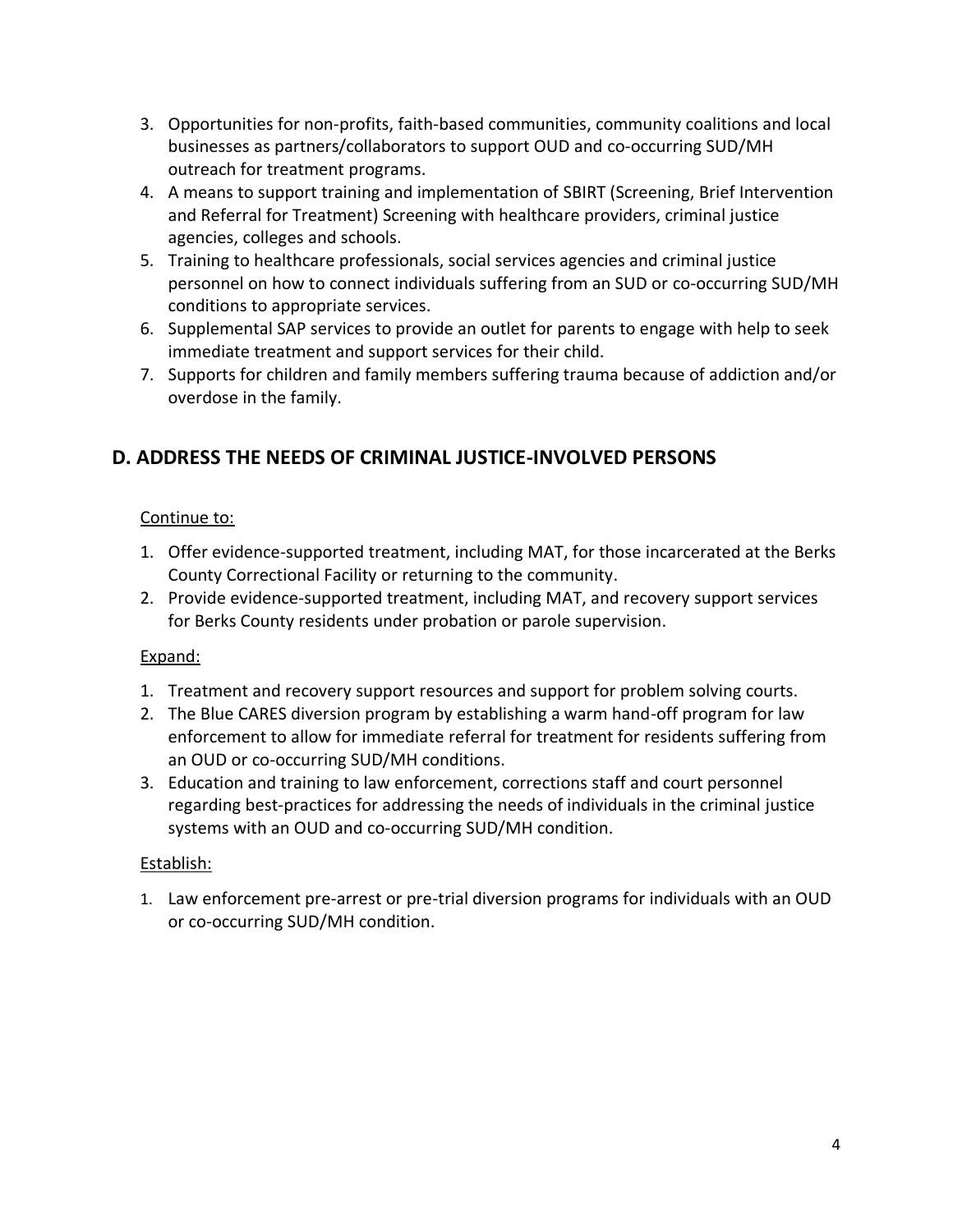# **E. ADDRESS THE NEEDS OF PREGNANT OR PARENTING WOMEN AND BABIES WITH NEONATAL ABSTINENCE SYNDROME**

#### Continue to:

1. Support the continuum of evidence-supported treatment, including MAT, and a broad array of recovery support services to pregnant or parenting women.

#### Expand:

- 1. Home-based recovery support and case management to pregnant and parenting women with an OUD and co-occurring SUD/MH conditions.
- 2. Linkages for comprehensive evidence-supported services for neonatal abstinence syndrome (NAS) babies.
- 3. Training to health care providers and other professionals who work with pregnant or parenting women on best practices for compliance with federal requirements for children born with NAS.
- 4. Training for healthcare personnel who work with pregnant women and their families regarding treatment of OUD and co-occurring SUD/MH conditions.

#### Establish:

- 1. Child and family supports for parenting women receiving treatment and/or recovery support services for an OUD and co-occurring SUD/MH conditions.
- 2. Emergency and transitional housing, if needed, for mothers and NAS babies.

# **PART TWO: PREVENTION**

# **A. PREVENT MISUSE OF OPIOIDS**

### Expand:

- 1. Multi-media strategies to disseminate information on opioid and substance use designed for various populations within Berks County.
- 2. School-based or youth-focused prevention strategies. (such as prevention clubs, alternative activities, etc.).

### Establish:

- 1. Community-based education and intervention services for youth and families of young people who may be at risk of misusing opioids or other drugs.
- 2. A means of supporting local organizations and community coalitions in implementing evidence-supported prevention and stigma reduction efforts.
- 3. Opportunities for non-profits, faith-based communities, community coalitions and local businesses as partners/collaborators to support OUD and co-occurring SUD/MH prevention programs.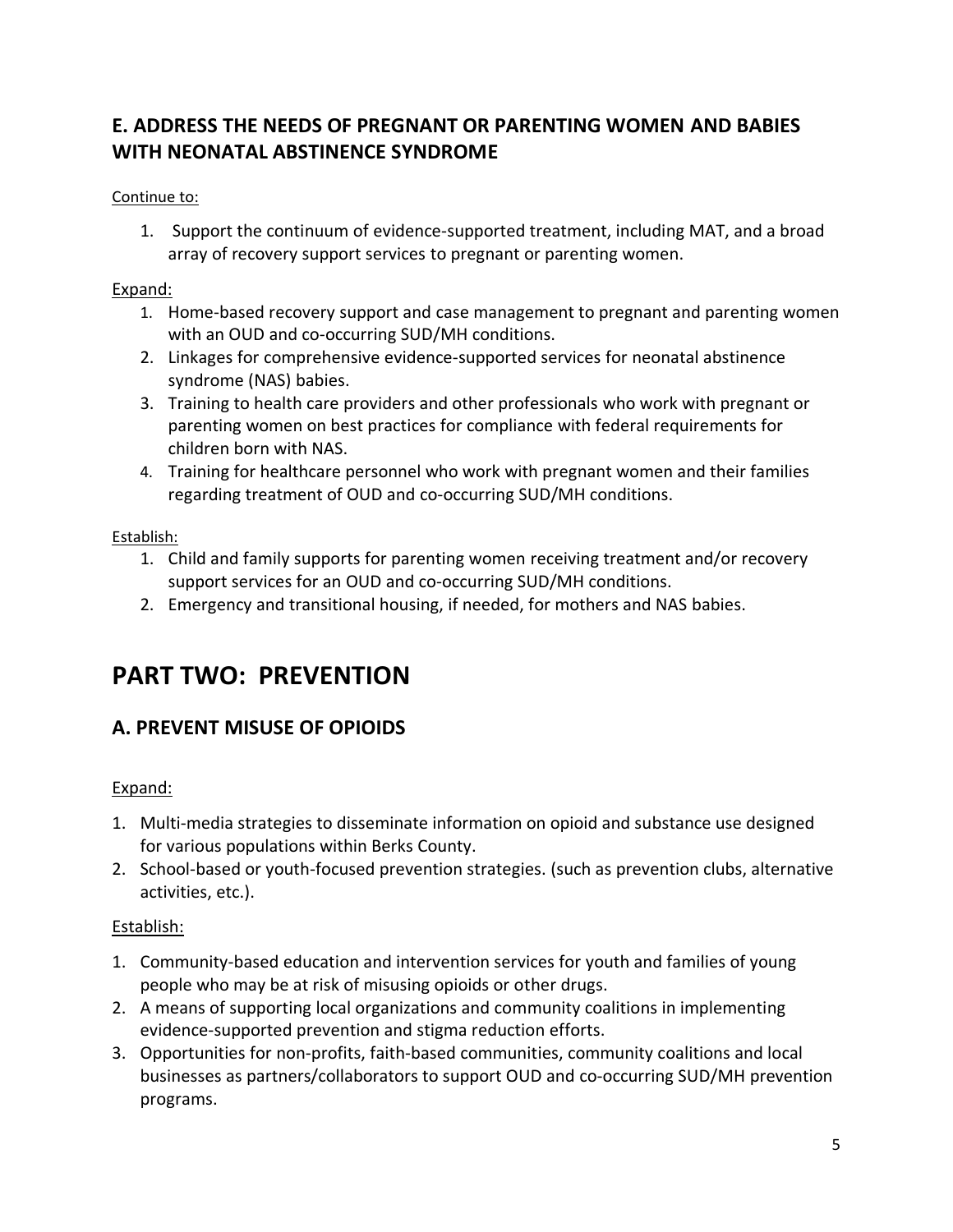4. Funding opportunities for community grassroots coalitions that engage in appropriate drug prevention strategies.

# **B. PREVENT OVERDOSE DEATHS AND OTHER HARMS**

# Continue to:

1. Continue to provide necessary training and resources to enable school nurses and other appropriate school and local college/university staff to respond to opioid overdoses.

# Expand:

- 1. Training to healthcare providers, first responders, treatment professionals,
- 2. Availability and distribution points of naloxone and provide training in the use of naloxone.
- 3. Naloxone distribution and training opportunities in the use of naloxone to schools, colleges, healthcare providers, and other professionals.
- 4. Access to Harm Reduction strategies including testing and treatment for infectious diseases such as HIV and Hepatitis C.

### Establish:

- 1. Training to healthcare workers, first responders, treatment professionals, educators and the community related to emergency responses to overdoses and Good Samaritan laws.
- 2. Support training in Harm Reduction strategies to OUD and co-occurring SUD/MH staff, health care providers, law enforcement and court personnel and other professionals.

# **C. SAFE MEDICATION MANAGEMENT**

### Continue to:

- 1. Support Medication take-back events.
- 2. Make safe medication storage options available to the community.

### Expand:

- 1. The availability of medication disposal bags to the community for the safe disposal of unused medications.
- 2. The availability of medication lock boxes to the community for safe storage of medications.
- 3. Community awareness regarding medication take-back events and the location of medication drop-boxes in the community.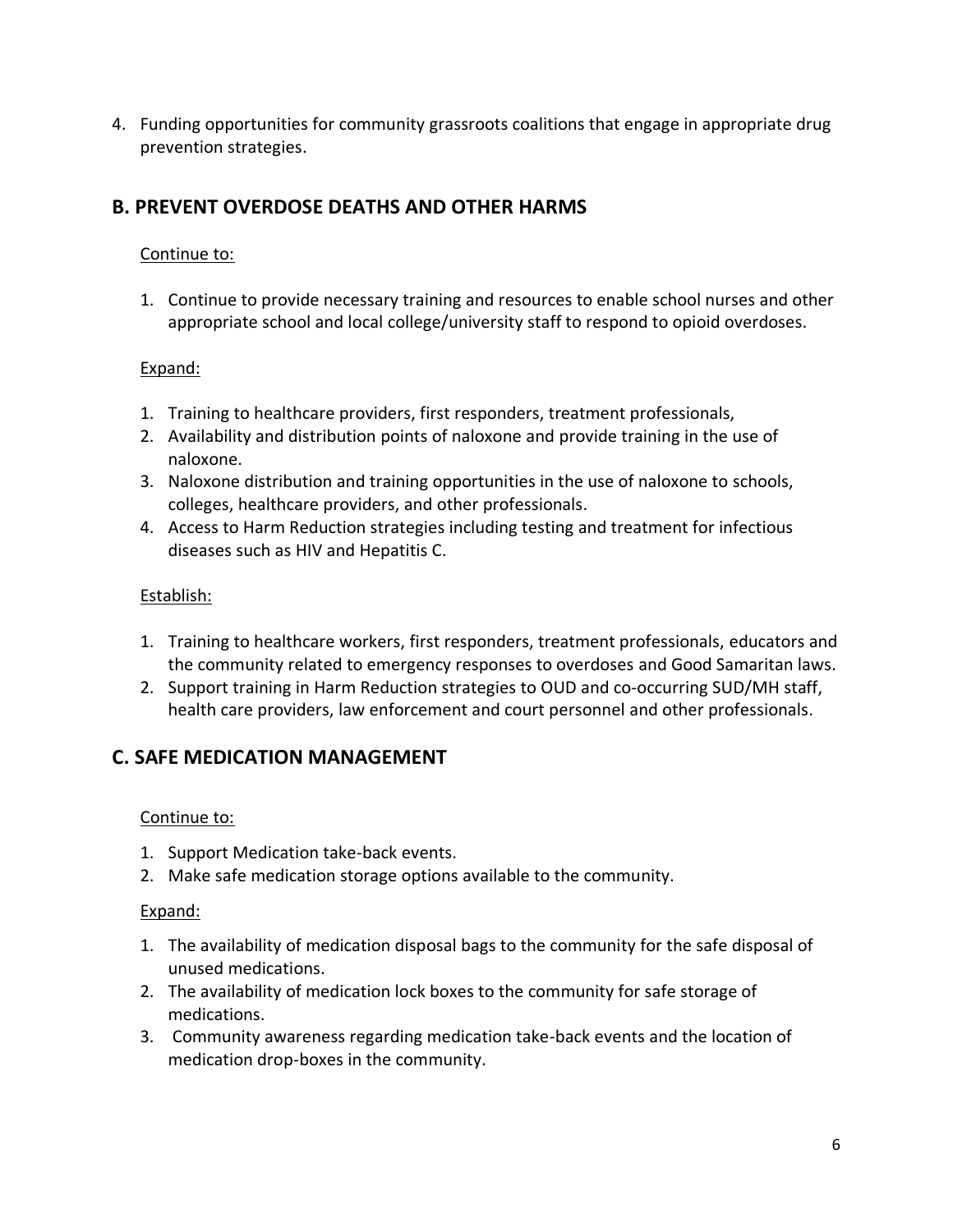Establish:

1. Training for physicians and other licensed prescribers regarding OUD and co-occurring SUD/MH conditions as well resources in the community to address such issues.

# **PART THREE: OTHER STRATEGIES**

# **A. FIRST RESPONDERS**

# Establish:

- 1. In-person and virtual training program for first responders regarding OUD and cooccurring SUD/MH conditions including local resources available for both individuals and families.
- 2. Wellness and support service options for first responders.

# **B. LEADERSHIP, PLANNING AND COORDINATION**

# Expand:

- 1. The SOS Berks Opioid Coalition through recruitment and the inclusion of additional community stakeholders.
- 2. The SOS Berks Opioid Coalition activities to include increased provision of trainings, information dissemination and community events.
- 3. Identify electronic infrastructure and personnel to support appropriate collaborative cross-system coordination.

# Establish:

- 1. Develop data tracking software and applications for overdose/naloxone revivals.
- 2. Establish a county-wide data dashboard specific to overdose data and intervention outcomes that will reside on the SOS Berks Opioid Coalition, the County of Berks and the COCA websites.

# **C. TRAINING AND WORKFORCE DEVELOPMENT**

# Continue to:

- 1. Provide trainings required by DDAP licensing standards as well as the requirements of the DDAP Prevention, Case Management and Clinical Services manuals.
- 2. Offer trainings that allow drug and alcohol professionals to attain and maintain certification from the Pennsylvania Certification Board.